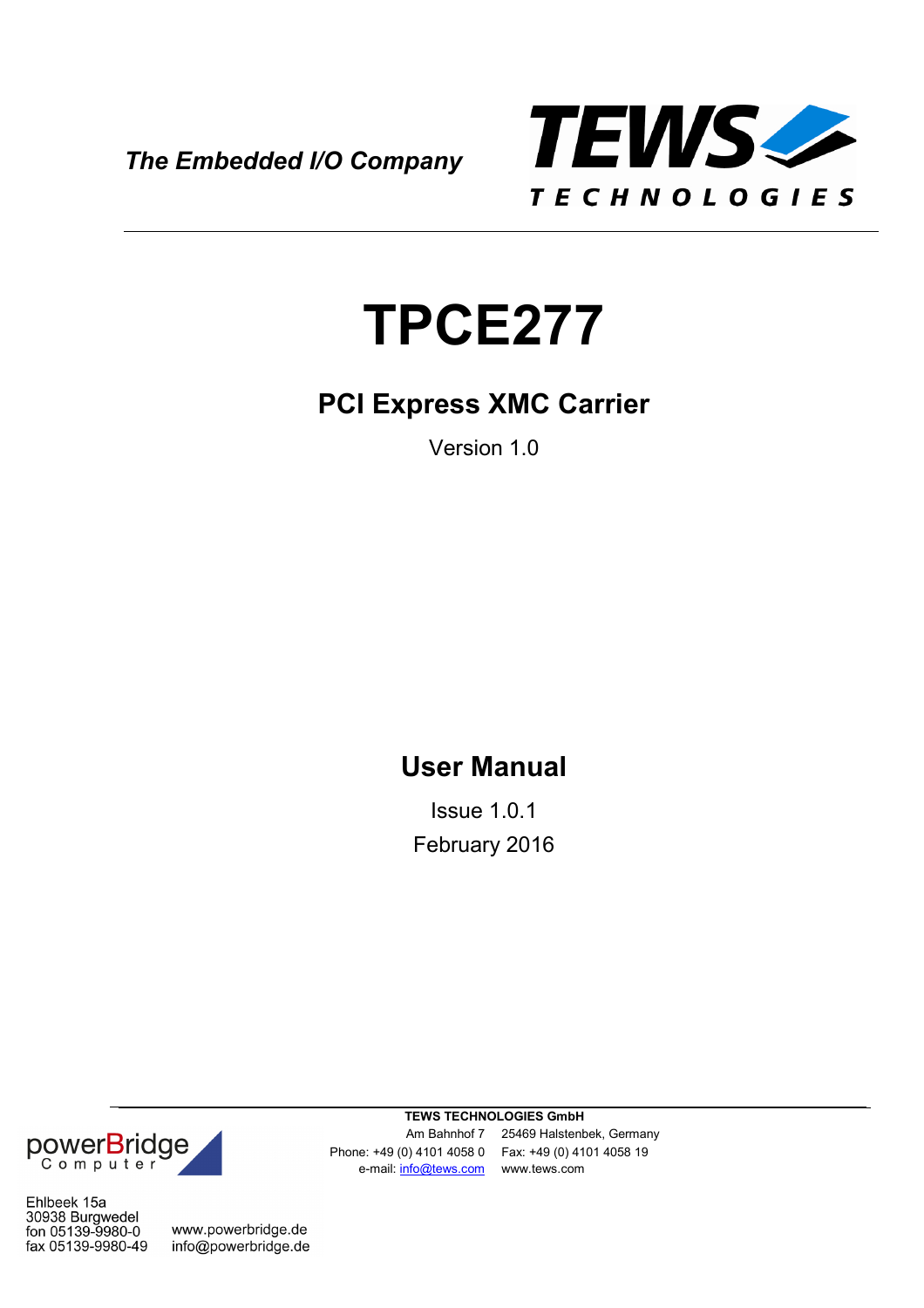

#### **TPCE277-10R**

PCI Express x1 Carrier for one XMC module, +12V Power Supply from PCIe Connector, 12V VPWR, JTAG connections to XMC module via 10-pin header

#### **TPCE277-11R**

PCI Express x1 Carrier for one XMC module, +12V Power Supply from PCIe Connector, 5V VPWR, JTAG connections to XMC module via 10-pin header

#### **TPCE277-20R**

PCI Express x1 Carrier for one XMC module, +12V power supply from external PCIe graphics power connector used (cable adapter enclosed in order), 12V VPWR, JTAG connections to XMC module via 10-pin header

#### **TPCE277-21R**

PCI Express x1 Carrier for one XMC module, +12V power supply from external PCIe graphics power connector used (cable adapter enclosed in order), 5V VPWR, JTAG connections to XMC module via 10-pin header

This document contains information, which is proprietary to TEWS TECHNOLOGIES GmbH. Any reproduction without written permission is forbidden.

TEWS TECHNOLOGIES GmbH has made any effort to ensure that this manual is accurate and complete. However TEWS TECHNOLOGIES GmbH reserves the right to change the product described in this document at any time without notice.

TEWS TECHNOLOGIES GmbH is not liable for any damage arising out of the application or use of the device described herein.

#### **Style Conventions**

Hexadecimal characters are specified with prefix 0x, i.e. 0x029E (that means hexadecimal value 029E).

For signals on hardware products, an Active Low' is represented by the signal name with # following, i.e. IP\_RESET#.

Access terms are described as:

| w   | Write Only       |
|-----|------------------|
| R   | <b>Read Only</b> |
| R/W | Read/Write       |
| R/C | Read/Clear       |
| R/S | Read/Set         |
|     |                  |

©2016 by TEWS TECHNOLOGIES GmbH

All trademarks mentioned are property of their respective owners.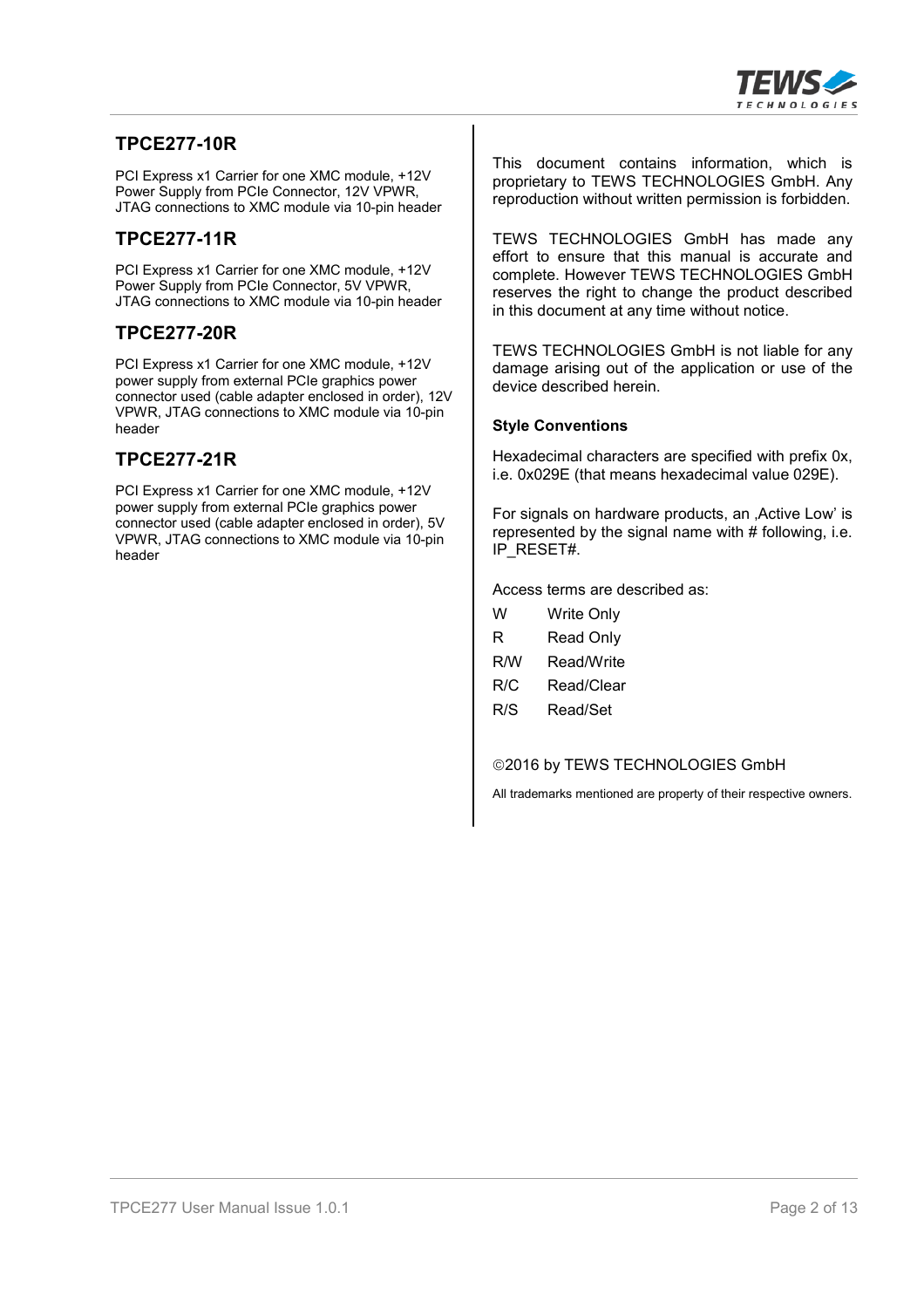

| <b>Issue</b> | <b>Description</b>                                                 | <b>Date</b>   |
|--------------|--------------------------------------------------------------------|---------------|
| 1.0.0        | Initial Issue                                                      | February 2016 |
| 1.0.1        | Removed J14 and J16 I/O from the technical specification<br>table. | February 2016 |
|              |                                                                    |               |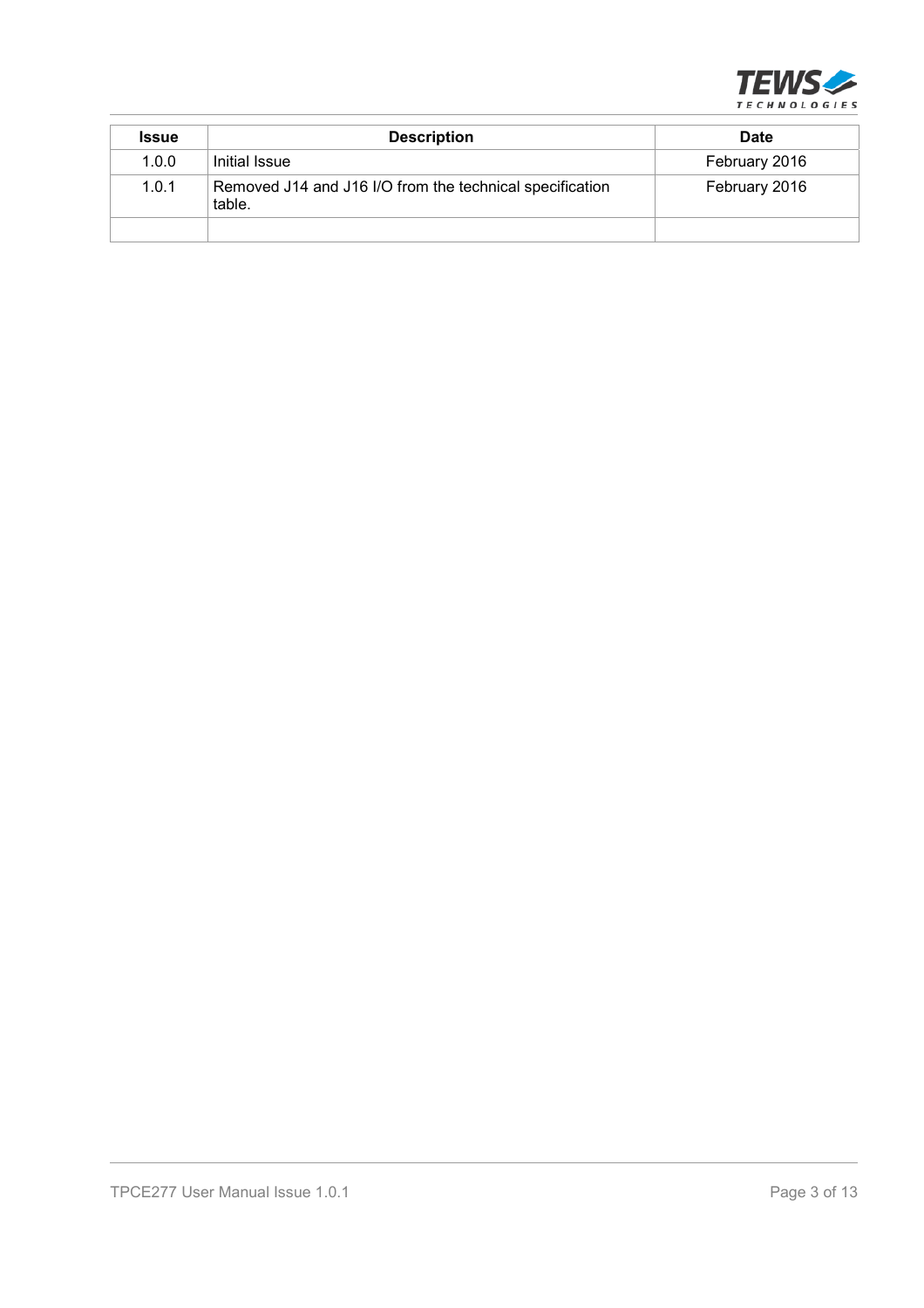

#### **Table of Contents**

| $\mathbf{2}$ |     |  |  |
|--------------|-----|--|--|
| $\mathbf{3}$ |     |  |  |
|              | 3.1 |  |  |
|              | 3.2 |  |  |
|              | 3.3 |  |  |
|              | 3.4 |  |  |
|              | 3.5 |  |  |
| 4            |     |  |  |
|              | 4.1 |  |  |
|              | 4.2 |  |  |
|              | 4.3 |  |  |
| 5            |     |  |  |
|              |     |  |  |
| 6            |     |  |  |
|              | 6.1 |  |  |
|              | 6.2 |  |  |
|              |     |  |  |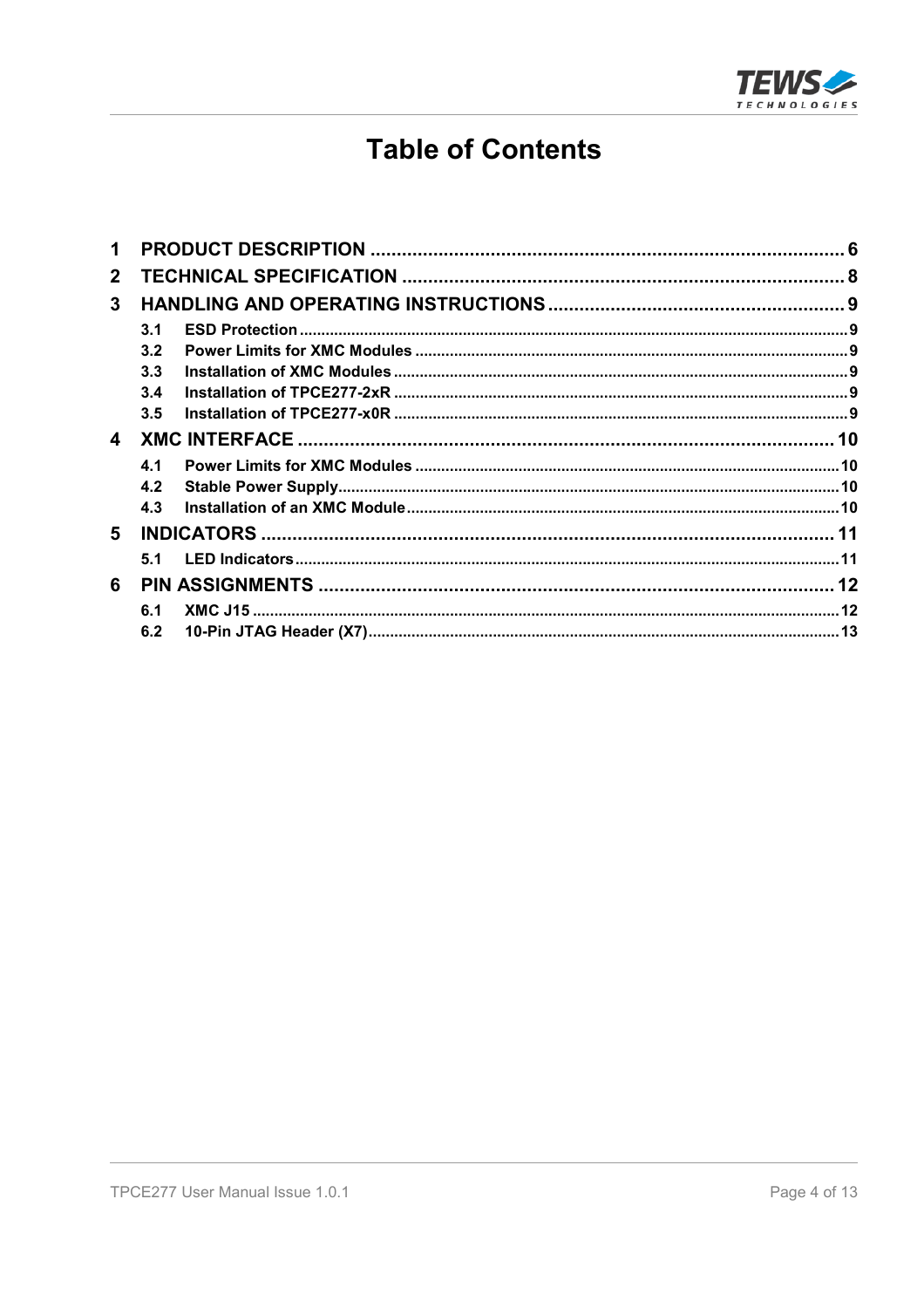

# **List of Figures**

### **List of Tables**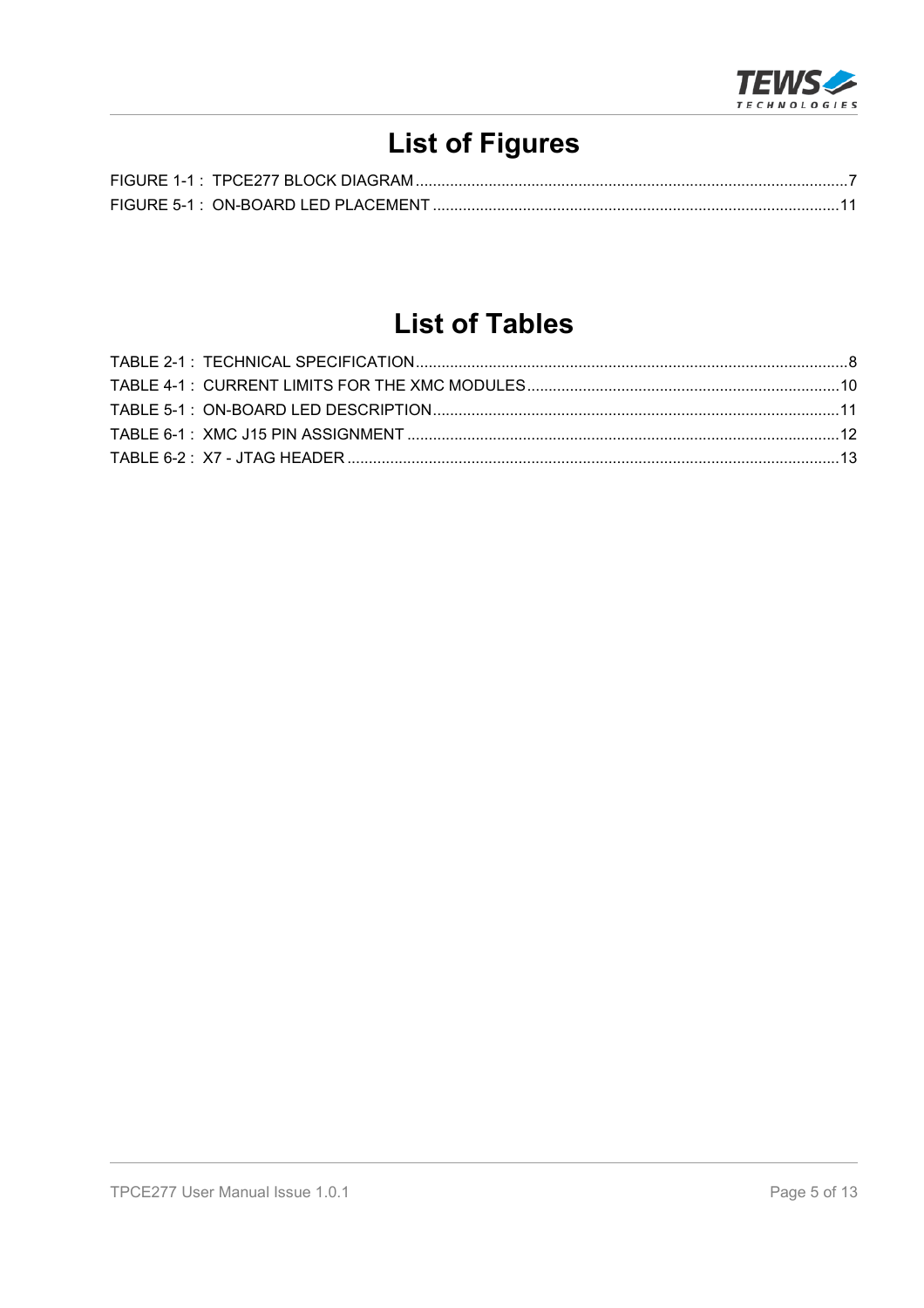

# **1 Product Description**

The TPCE277 is a standard height PCI Express Revision 3.0 compatible module that provides one slot for a single-width XMC module used to build modular, flexible and cost effective I/O solutions for all kinds of applications like process control, medical systems, telecommunication and traffic control.

The TPCE277 is a versatile solution to upgrade well known XMC I/O solutions to the PCI Express signalling standard.

The PCI Express x1 link from the host board to the XMC module is improved by a PCIe Gen3 Redriver, allowing safe operation of XMC modules on PCIe mainboards.

VPWR is selectable via order option. The TPCE277-x0R variants provide for 12V VPWR and the TPCE277 x1R order options provide 5V VPWR.

The TPCE277 supports XMC front panel I/O.

The PCIe edge card connector provides +12V and +3.3V. The TPCE277-1xR uses the +12V of the PCIe edge card connector to generate all power supply voltages for the XMC slot (+3.3V, VPWR and +12V). According to the PCIe specification, a PCIe x1 card is limited to 6W on the +12V which allows to operate many of the available XMC modules on the TPCE277-1xR.

For increased power requirements of an XMC module, the TPCE277-2xR offer a PCIe Graphics Power Connector to supply the +12V for generating all the power supply voltages for the XMC slot providing power of up to 25W.

A 10-pin JTAG header is available for XMC module debugging purposes. All five JTAG signals are routed directly to the XMC slot.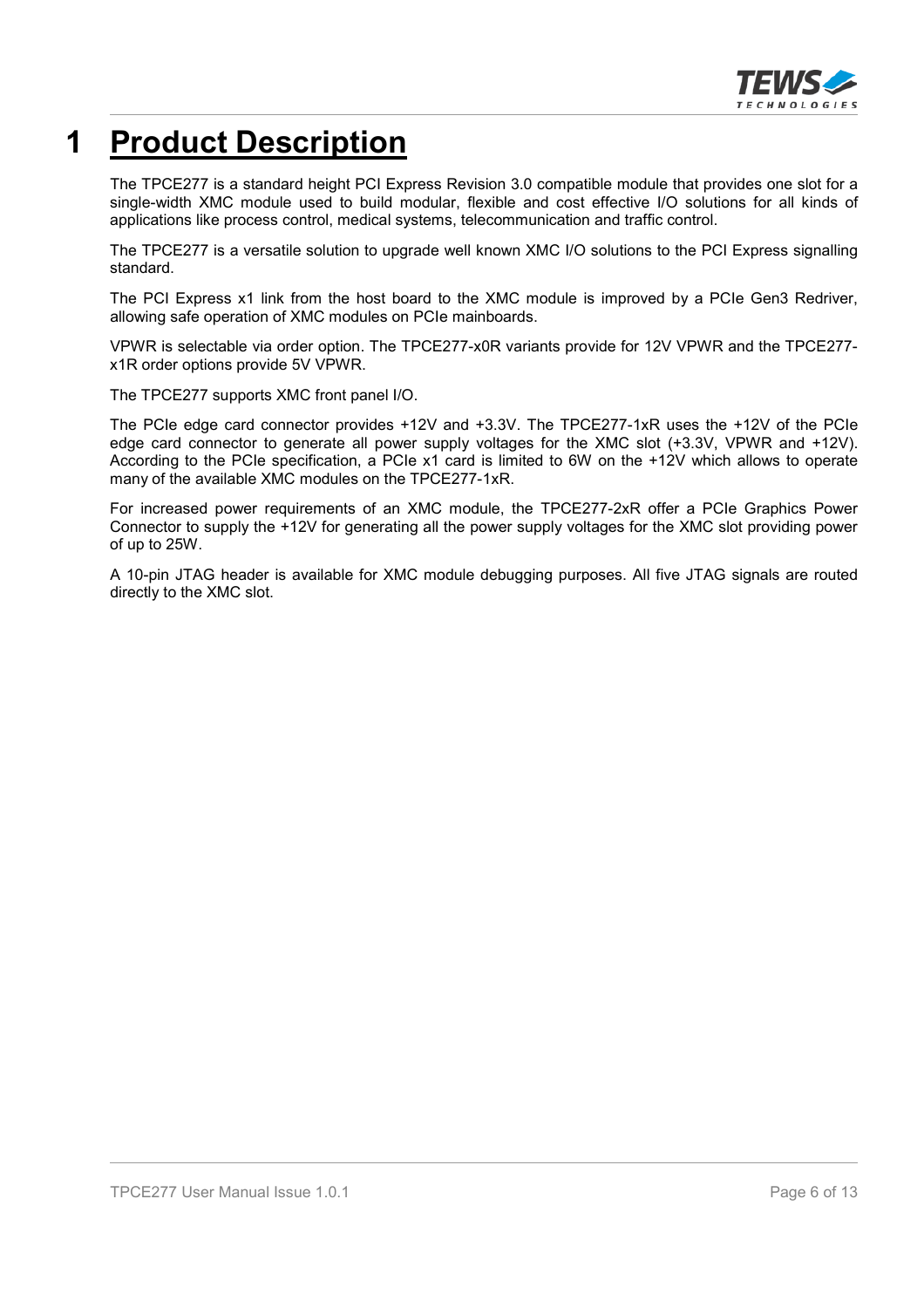



Figure 1-1 : TPCE277 Block Diagram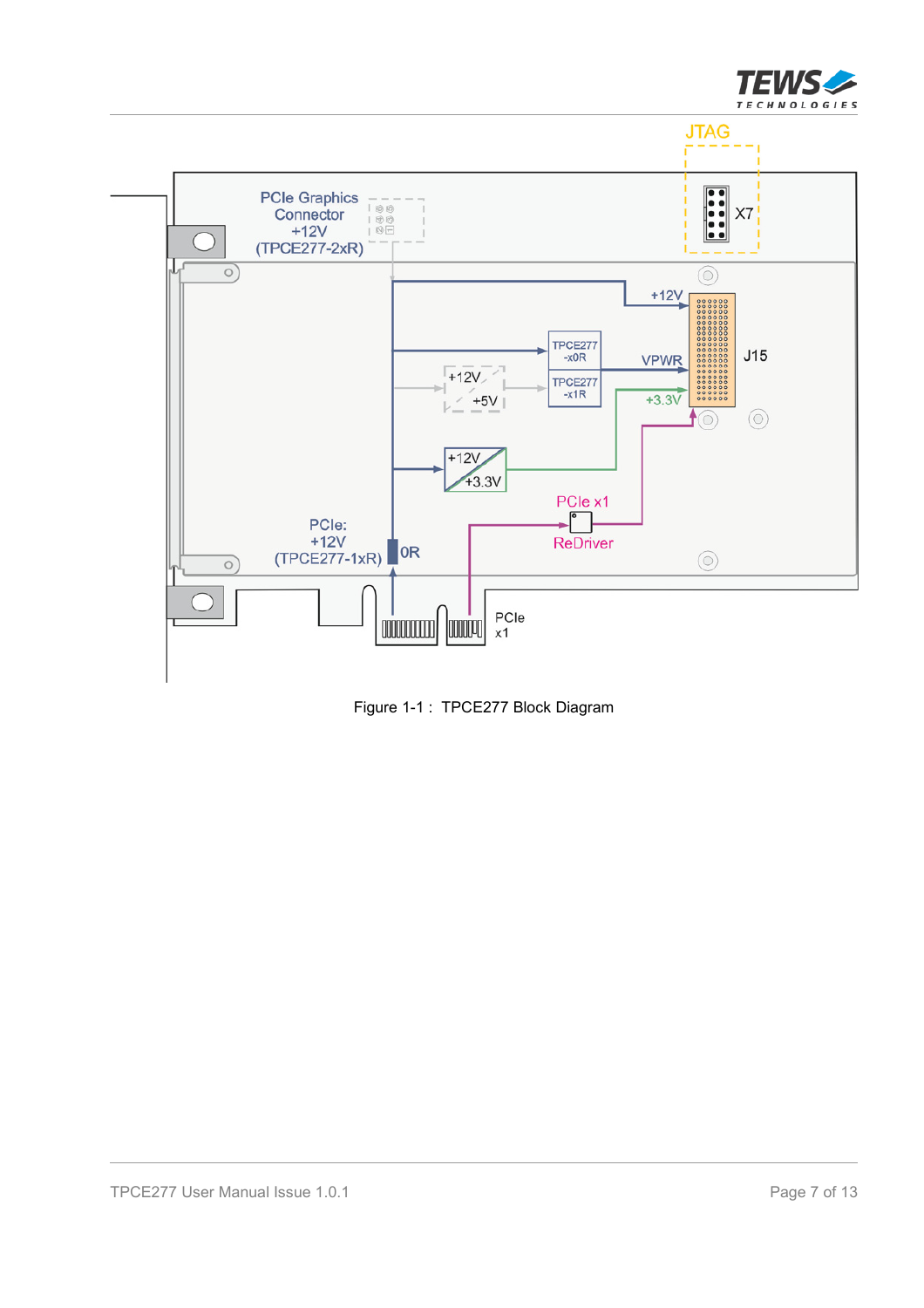

# **2 Technical Specification**

| <b>Mechanical and Electrical Interfaces</b> |                                                                                                                                                       |  |  |  |
|---------------------------------------------|-------------------------------------------------------------------------------------------------------------------------------------------------------|--|--|--|
| <b>PCI Express</b>                          | PCI Express x1, Revision 3.0                                                                                                                          |  |  |  |
|                                             | <b>Standard Height</b>                                                                                                                                |  |  |  |
|                                             | Full Length                                                                                                                                           |  |  |  |
| <b>XMC Slot</b>                             | ANSI/VITA 42.0-2008 (R2014)                                                                                                                           |  |  |  |
|                                             | ANSI/VITA 42.3-2006 (R2014)                                                                                                                           |  |  |  |
|                                             | Single-Width                                                                                                                                          |  |  |  |
|                                             | <b>XMC Interface</b>                                                                                                                                  |  |  |  |
| <b>Number of XMC Slots</b>                  | 1                                                                                                                                                     |  |  |  |
| <b>XMC I/O Access</b>                       | <b>XMC Front Panel I/O</b>                                                                                                                            |  |  |  |
|                                             | <b>On-Board Devices</b>                                                                                                                               |  |  |  |
| <b>PCI Express ReDriver</b>                 | DS80PCI102 (Texas Instruments)                                                                                                                        |  |  |  |
|                                             | <b>Physical Data</b>                                                                                                                                  |  |  |  |
| <b>Power Requirements</b>                   | 15mA maximum @ +3.3V DC                                                                                                                               |  |  |  |
|                                             | 50mA maximum @ +12V DC                                                                                                                                |  |  |  |
|                                             | Additional power is required by the XMC Module!                                                                                                       |  |  |  |
| <b>Power Stable for XMC Slot</b>            | The power supply for the XMC slot is stable approximately 5ms<br>after the system power supply is stable.                                             |  |  |  |
| <b>Maximum Power for XMC Slot</b>           | The maximum power available for an XMC module is variant<br>dependent. Please see chapter "Power Limits for XMC Modules"<br>for detailed information. |  |  |  |
| <b>Temperature Range</b>                    | -40 $^{\circ}$ C to +85 $^{\circ}$ C<br>Operating                                                                                                     |  |  |  |
|                                             | -40 $^{\circ}$ C to +85 $^{\circ}$ C<br>Storage                                                                                                       |  |  |  |
| <b>MTBF</b>                                 | TPCE277-10R: 1764000 h                                                                                                                                |  |  |  |
|                                             | TPCE277-11R: 1631000 h                                                                                                                                |  |  |  |
|                                             | TPCE277-20R: 1288000 h                                                                                                                                |  |  |  |
|                                             | TPCE277-21R: 1216000 h                                                                                                                                |  |  |  |
|                                             | MTBF values shown are based on calculation according to MIL-HDBK-217F and<br>MIL-HDBK-217F Notice 2; Environment: GB 20°C.                            |  |  |  |
|                                             | The MTBF calculation is based on component FIT rates provided by the                                                                                  |  |  |  |
|                                             | component suppliers. If FIT rates are not available, MIL-HDBK-217F and<br>MIL-HDBK-217F Notice 2 formulas are used for FIT rate calculation.          |  |  |  |
| <b>Humidity</b>                             | 5 - 95 % non-condensing                                                                                                                               |  |  |  |
| Weight                                      | TPCE277-10R: 75g                                                                                                                                      |  |  |  |
|                                             | TPCE277-11R: 79g                                                                                                                                      |  |  |  |
|                                             | TPCE277-20R: 77g                                                                                                                                      |  |  |  |
|                                             | TPCE277-21R: 81g                                                                                                                                      |  |  |  |

Table 2-1 : Technical Specification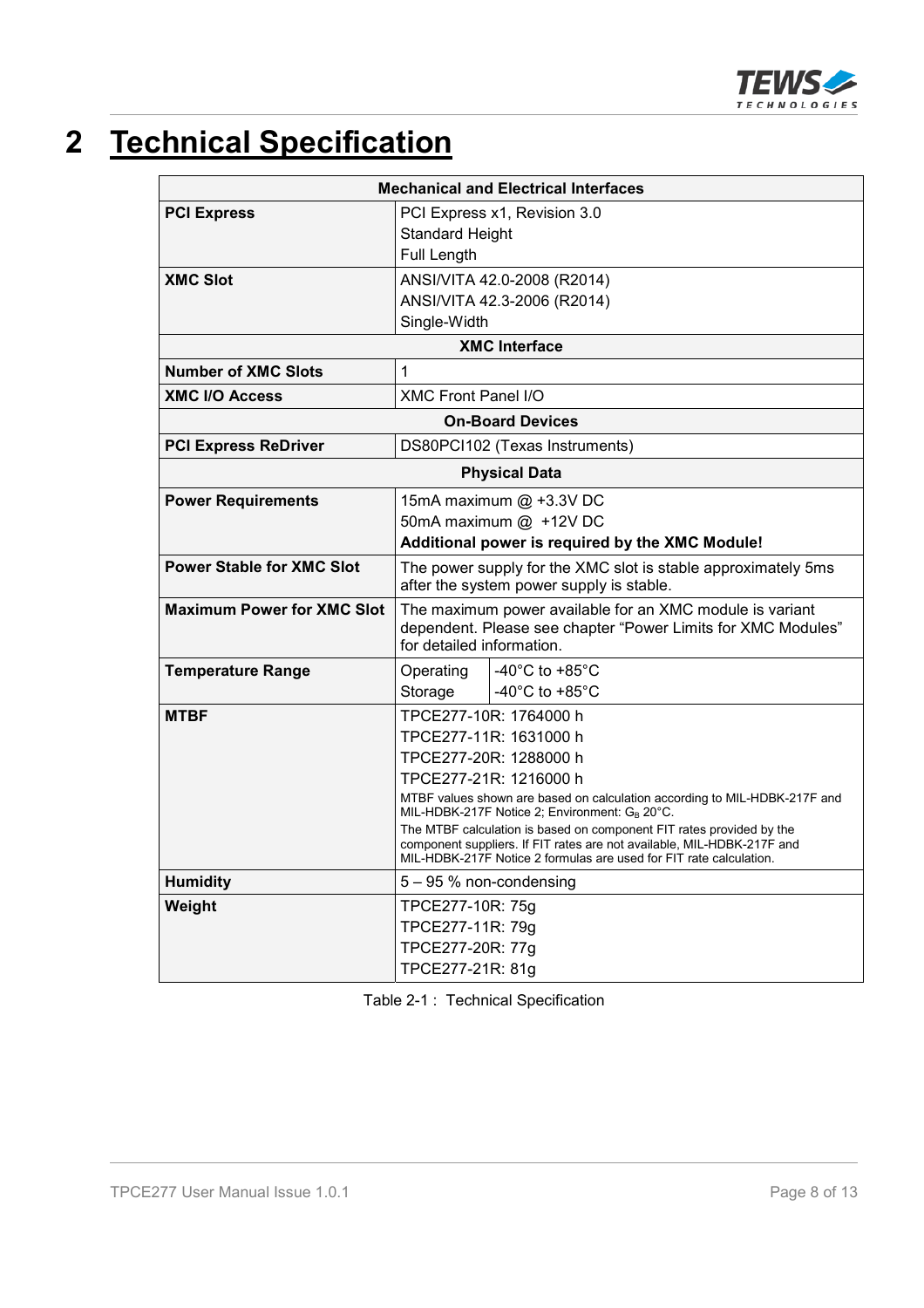

# **3 Handling and Operating Instructions**

#### **3.1 ESD Protection**



**The TPCE277 is sensitive to static electricity. Packing, unpacking and all other handling of the TPCE277 has to be done in an ESD/EOS protected Area.**

### **3.2 Power Limits for XMC Modules**



**The PCIe specification limits the power for PCIe add-in cards. These limitations have implications for the use of XMC modules. Refer to the chapter "Power Limits for XMC Modules" for details.**

### **3.3 Installation of XMC Modules**



**Before mounting XMC Modules on the TPCE277, be sure that the system is powered off.** 

**Also, follow the installation instructions in the "XMC Interface" chapter.**

### **3.4 Installation of TPCE277-2xR**



**For the TPCE277-2xR variants, it is imperative to always connect a PCI Express VGA power connector to the TPCE277, even if no PMC is mounted.**

### **3.5 Installation of TPCE277-x0R**



**For the TPCE277-x0R variants, VPWR is +12V. This voltage is directly connected from the PCIe connector. The PCIe specification allows for tolerances of ±8%, whereas the XMC specification allows only for ±5%.**

**This has to be taken into consideration before plugging the XMC module onto the TPCE277-x0R.**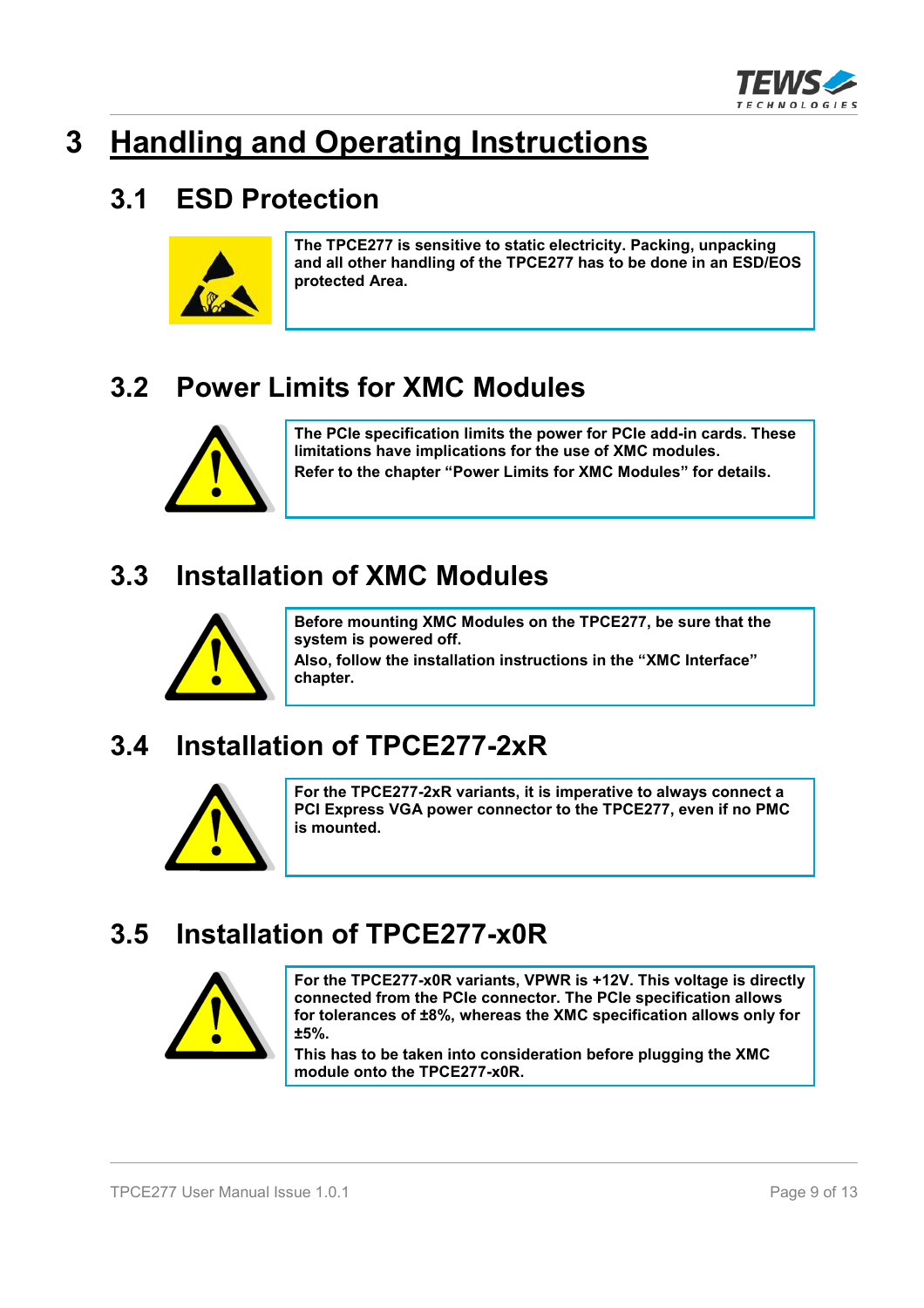

# **4 XMC Interface**

#### **4.1 Power Limits for XMC Modules**

The following current limits have to be taken into account when choosing the appropriate TPCE277 for the power requirements of the XMC module.

| <b>TPCE277</b>     |             | Voltage           | <b>Current Limits</b> |
|--------------------|-------------|-------------------|-----------------------|
|                    |             | 3.3V              | 2.0A                  |
|                    | <b>VPWR</b> | 5V (TPCE277-11R)  | 1.2A                  |
| <b>TPCE277-1xR</b> |             | 12V (TPCE277-10R) | 0.5A                  |
|                    |             | $+12V$            | 200 mA                |
|                    |             |                   |                       |
|                    |             | 3.3V              | 7.5 A                 |
|                    | <b>VPWR</b> | 5V (TPCE277-21R)  | 5.0A                  |
| <b>TPCE277-2xR</b> |             | 12V (TPCE277-20R) | 2.1A                  |
|                    |             | $+12V$            | 200 mA                |
|                    |             |                   |                       |

Table 4-1 : Current Limits for the XMC Modules

#### **4.2 Stable Power Supply**

The power supply for the XMC slot is stable approximately 20ms after the system power supply is stable.

#### **4.3 Installation of an XMC Module**

The XMC modules are mounted to the TPCE277 prior to installation into the system.

**Before installing an XMC module, be sure that the power supply for the TPCE277 is turned off.**

**The components are Electrostatic Sensitive Devices (ESD). Use an anti-static mat connected to a wristband when handling or installing the components.**

If the XMC has a front panel, first remove the cover from the XMC front panel cut-out of the TPCE277. Install the XMC at an angle so that the XMC front panel penetrates the XMC front panel cut-out. Then rotate down to mate with the XMC connectors on the TPCE277. If the XMC has no front panel, simply plug in the XMC, and leave the cover in the XMC front panel cut-out of the TPCE277.

After the XMC module has been installed, it can be mounted on the TPCE277 using the mounting screws that come with the XMC module. There are four screw mounting locations, two at the XMC front panel and two at the standoffs near the XMC bus connectors.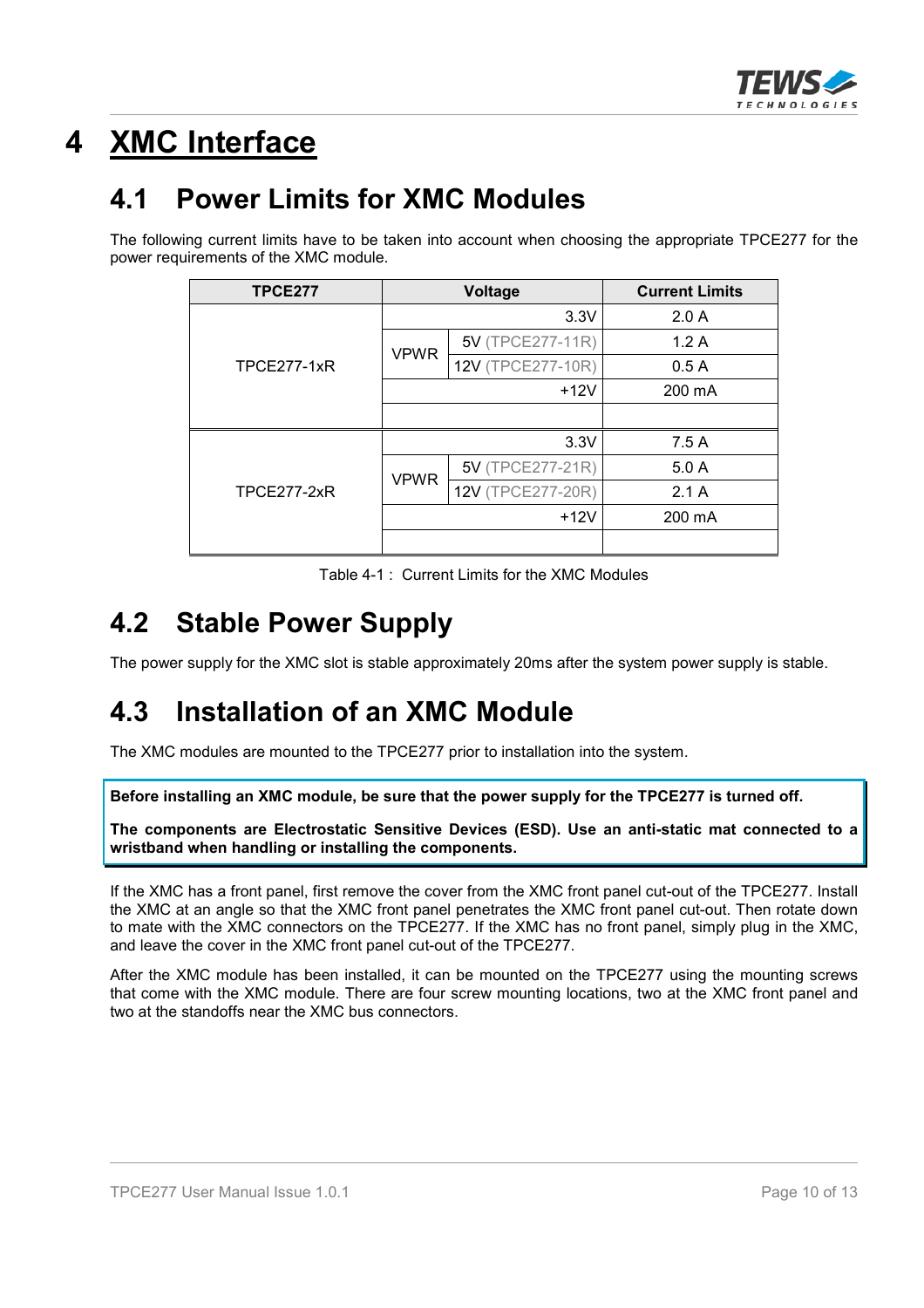

# **5 Indicators**

### **5.1 LED Indicators**

The TPCE277 provides a couple of board-status LEDs as shown below.





| <b>LED</b> |                    | Color | <b>State</b> | <b>Description</b>          |  |
|------------|--------------------|-------|--------------|-----------------------------|--|
| $+3.3V$    | 3.3V Power Good    | Green | Off          | 3.3V Power Supply is not OK |  |
|            |                    |       | On           | 3.3V Power Supply is OK     |  |
| $+5.0V$    | 5.0V Power Good *) | Green | Off          | 5.0V Power Supply is not OK |  |
|            |                    |       | On           | 5.0V Power Supply is OK     |  |

Table 5-1 : On-board LED Description

**\*) Only for VPWR = 5V variants**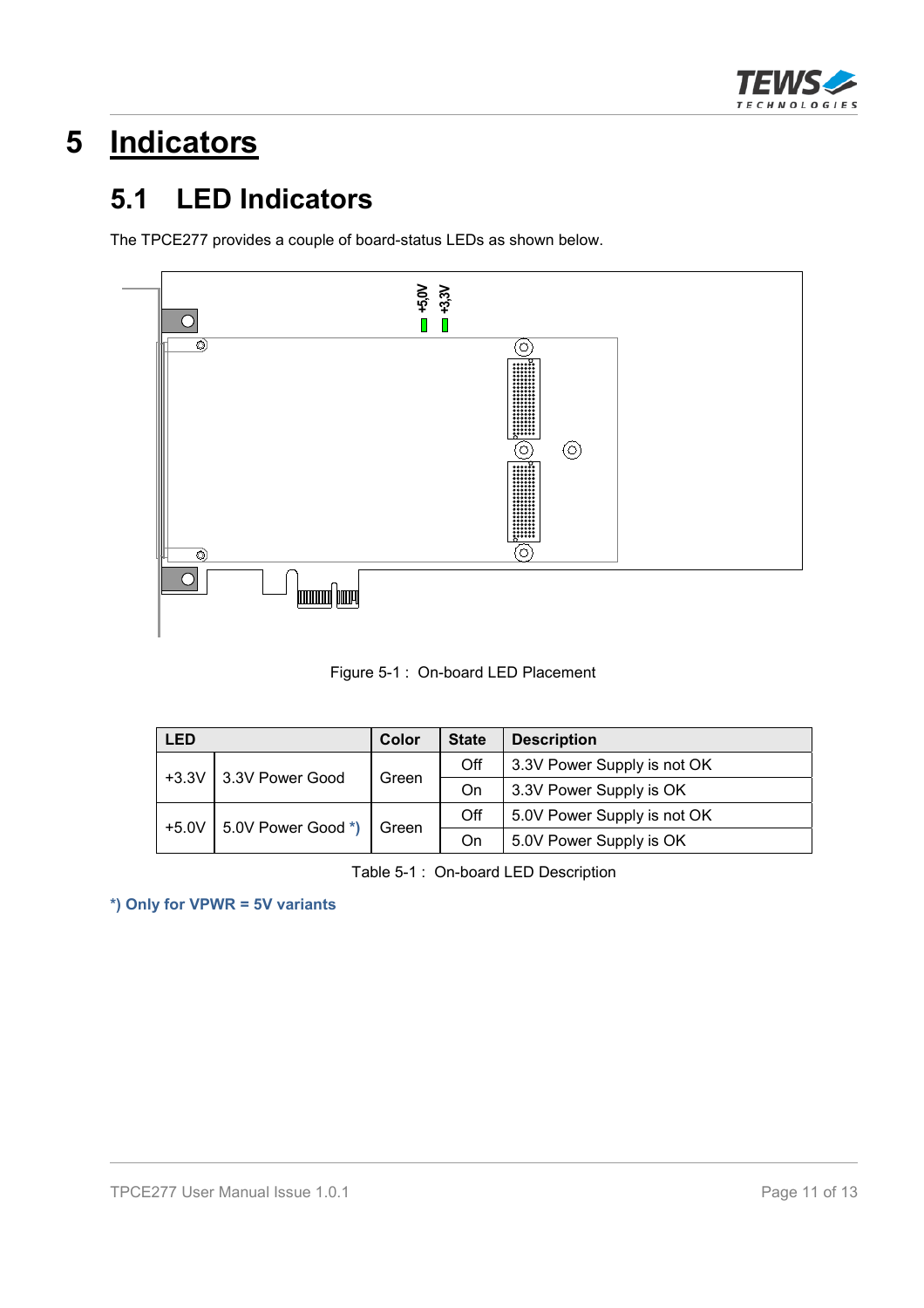

## **6 Pin Assignments**

#### **6.1 XMC J15**

|    | A          | B                   | $\mathbf C$            | D                       | E                      | F                   |
|----|------------|---------------------|------------------------|-------------------------|------------------------|---------------------|
| 01 | PET0p0     | PET <sub>0n0</sub>  | 3.3V                   |                         |                        | <b>VPWR</b>         |
| 02 | <b>GND</b> | <b>GND</b>          | TRST <sup>1)</sup>     | <b>GND</b>              | <b>GND</b>             | PERST#              |
| 03 |            |                     | 3.3V                   |                         |                        | <b>VPWR</b>         |
| 04 | <b>GND</b> | <b>GND</b>          | TCK <sup>1</sup>       | <b>GND</b>              | <b>GND</b>             |                     |
| 05 |            |                     | 3.3V                   |                         |                        | <b>VPWR</b>         |
| 06 | <b>GND</b> | <b>GND</b>          | $TMS$ <sup>1)</sup>    | <b>GND</b>              | <b>GND</b>             | $+12V$              |
| 07 |            |                     | 3.3V                   |                         |                        | <b>VPWR</b>         |
| 08 | <b>GND</b> | <b>GND</b>          | TDI <sup>1</sup>       | <b>GND</b>              | <b>GND</b>             | $-12V$              |
| 09 |            |                     |                        |                         |                        | <b>VPWR</b>         |
| 10 | <b>GND</b> | <b>GND</b>          | TDO <sup>1</sup>       | <b>GND</b>              | <b>GND</b>             | GA0                 |
| 11 | PER0p0     | PER <sub>0n</sub> 0 |                        |                         |                        | <b>VPWR</b>         |
| 12 | <b>GND</b> | <b>GND</b>          | GA <sub>1</sub>        | <b>GND</b>              | <b>GND</b>             |                     |
| 13 |            |                     | 3.3V AUX <sup>2)</sup> |                         |                        | <b>VPWR</b>         |
| 14 | <b>GND</b> | <b>GND</b>          | GA <sub>2</sub>        | <b>GND</b>              | <b>GND</b>             | SMCLK <sup>6)</sup> |
| 15 |            |                     |                        |                         |                        | <b>VPWR</b>         |
| 16 | <b>GND</b> | <b>GND</b>          | 3)<br><b>MVMRO</b>     | <b>GND</b>              | <b>GND</b>             | SMDAT <sup>6)</sup> |
| 17 |            |                     |                        |                         |                        |                     |
| 18 | <b>GND</b> | <b>GND</b>          |                        | <b>GND</b>              | <b>GND</b>             |                     |
| 19 | REFCLK+0   | REFCLK-0            |                        | WAKE# $4$ <sup>4)</sup> | $ROOT0#$ <sup>5)</sup> |                     |

Table 6-1 : XMC J15 Pin Assignment

Notes:

- 1) JTAG lines are routed to a 10pin header on-board, not to the PCIe edge card connector
- 2) 3.3V AUX is connected to the PCIe edge card connector, so it is up to the mainboard to deliver this power supply. If a mainboard does not provide this power supply, it can be changed to 3.3V on the TPCE277 with a resistor.
- 3) MVMRO is set to logic high by default, prohibiting write access. It can be changed via a resistor.
- 4) WAKE# is connected to the PCIe edge card connector, so it is up to the mainboard to provide for this signal. If this is not the case, WAKE# may be separated from the mainboard via a resistor.
- 5) ROOT# is not supported; this pin is not connected on the TPCE277 by default. It can be pulled high via a resistor.
- 6) SMCLK and SMDAT are not connected to the PCIe edge card connector by default. Both signals can be connected via series resistors.